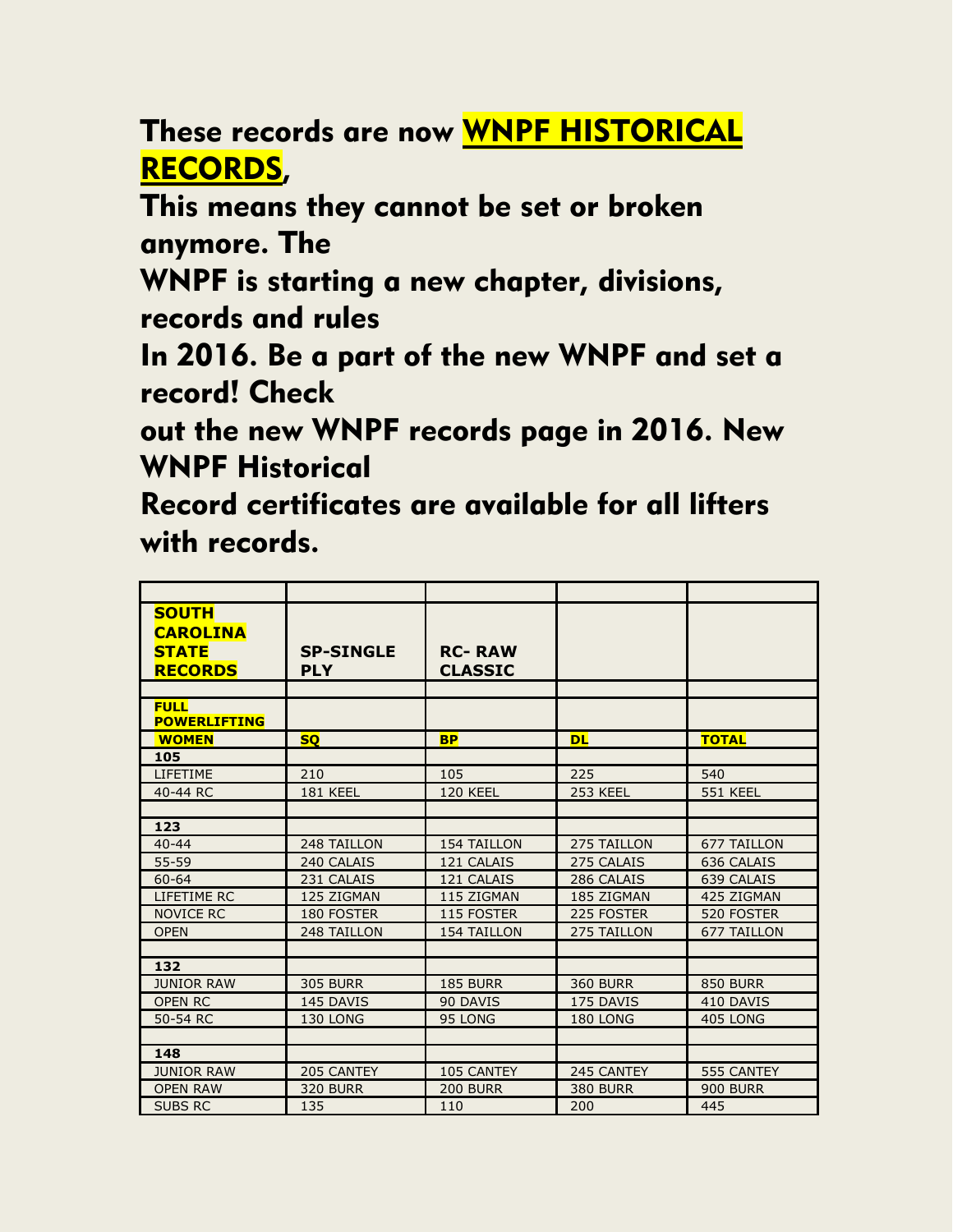|                                      | KOLODZIEJSKI             | KOLODZIEJSKI             | KOLODZIEJSKI             | KOLODZIEJSKI      |                |
|--------------------------------------|--------------------------|--------------------------|--------------------------|-------------------|----------------|
| 40-44 RC                             | 120 PACE                 | <b>110 PACE</b>          | 200 PACE                 | 395 PACE          |                |
| 45-49                                | 225 SESLER               | 135 SESLER               | 300 SESLER               | 660 SESLER        |                |
|                                      |                          |                          |                          |                   |                |
| 165                                  |                          |                          |                          |                   |                |
| 40-44 RC                             | 214 VOEGELI              | 140 VOEGELI              | 292 VOEGELI              | 644 VOEGELI       |                |
| 50-54 RC                             | <b>209 ROBY</b>          | 143 ROBY                 | <b>220 ROBY</b>          | <b>572 ROBY</b>   |                |
| <b>OPEN RC</b>                       | 260 MEDLIN               | <b>150 ROBY</b>          | 335 MEDLIN               | 730 MEDLIN        |                |
|                                      |                          |                          |                          |                   |                |
| 181                                  |                          |                          |                          |                   |                |
| <b>OPEN RAW</b>                      | 250 WILSON               | 195 WILSON               | 340 WILSON               | 785 WILSON        |                |
| <b>OPEN RC</b>                       | 140 JOHNSON              | 115 JOHNSON              | 145 JOHNSON              | 395 JOHNSON       |                |
| <b>SHW</b>                           |                          |                          |                          |                   |                |
| $13 - 16$                            | <b>475 SUMMERS</b>       | 303 SUMMERS              | 360 SUMMERS              | 1125 SUMMERS      |                |
| 13-16 RC                             | 462 BUSSARD              | 242 BUSSARD              | 424 BUSSARD              | 1129 BUSSARD      |                |
| <b>JUNIOR RAW</b>                    | 375 CURRY                | 195 CURRY                | 430 CURRY                | <b>1000 CURRY</b> |                |
| 50-54 RC                             | <b>155 LEVY</b>          | <b>210 LEVY</b>          | <b>250 LEVY</b>          | 615 LEVY          |                |
| <b>OPEN</b>                          | 475 SUMMERS              | 303 SUMMERS              | 360 SUMMERS              | 1125 SUMMERS      |                |
| <b>OPEN RAW</b>                      | 215 CORN                 | 125 CORN                 | 275 CORN                 | 615 CORN          |                |
| <b>OPEN RC</b>                       | 462 BUSSARD              | 242.5 BUSSARD            | 424 BUSSARD              | 1129 BUSSARD      |                |
|                                      |                          |                          |                          |                   |                |
| <b>BENCH PRESS</b>                   |                          | <b>DEADLIFT</b>          |                          | <b>SQUAT</b>      |                |
| <b>WOMEN</b>                         |                          | <b>WOMEN</b>             |                          | <b>WOMEN</b>      |                |
| 97                                   |                          | 105                      |                          | 123               |                |
|                                      | 80                       |                          |                          |                   |                |
| 17-19 RAW                            | <b>GROSSNICKLE</b>       | LIFETIME                 | 225                      | 55-59             | 240 CALAIS     |
|                                      |                          |                          |                          |                   |                |
|                                      |                          | 114                      |                          | 148               |                |
|                                      |                          |                          | 180                      |                   | 140            |
| 105                                  |                          | 17-19 RAW                | <b>BEDROSIAN</b>         | <b>SUBS RC</b>    | KOLODZIEJSKI   |
|                                      | 100                      | <b>SUBS RAW</b>          | 215<br><b>FARNSWORTH</b> |                   |                |
| <b>JUNIOR RAW</b><br>LIFETIME        | 105                      | 45-49 RAW                | 220 WELSH                |                   |                |
| 40-44 RAW                            | 75 HOPPING               |                          |                          |                   |                |
|                                      |                          |                          |                          |                   |                |
|                                      |                          | 123                      |                          | 165               |                |
|                                      |                          | $40 - 44$                | 290                      | 50-54 RC          | 209 ROBY       |
|                                      |                          | <b>JUNIOR RAW</b>        | 210                      | 17-19 RAW         | <b>185 DOW</b> |
| 114                                  |                          |                          |                          |                   |                |
| <b>NOVICE RAW</b>                    | 85 LINDSEY               |                          |                          |                   |                |
| <b>SUBS RAW</b>                      | 100<br><b>FARNSWORTH</b> | 132                      |                          | <b>SHW</b>        |                |
| 45-49 RAW                            | 110 WELSH                | $40 - 44$                | 303                      | <b>OPEN</b>       | 475 SUMMERS    |
|                                      |                          | 40-44 RAW                | 215 PACE                 | 13-16 RC          | 462 BUSSARD    |
| 123                                  |                          | <b>SUBS</b>              | 303                      | $13 - 16$         | 475 SUMMERS    |
| $40 - 44$                            |                          |                          |                          |                   |                |
|                                      | 135 TAILLON              |                          |                          | <b>OPEN RC</b>    | 462 BUSSARD    |
| $13 - 16$                            | <b>80 CATERISANO</b>     | 148                      |                          |                   |                |
|                                      |                          | 17-19 RAW                | 225 MULLINS              |                   |                |
|                                      |                          | <b>SUBS RAW</b>          | 285 OWENS                |                   |                |
|                                      |                          | <b>OPEN RAW</b>          | 300 LEE                  |                   |                |
|                                      |                          |                          |                          |                   |                |
| 132                                  |                          | $40 - 44$                | 255                      |                   |                |
| 13-16 RAW                            | 85 CATERISANO            | 60-64 RAW                | 230 HARDWICK             |                   |                |
| 17-19 RAW                            | 115                      |                          |                          |                   |                |
| <b>JUNIOR RAW</b><br><b>OPEN RAW</b> | 150 MILLER<br>115        | 165<br><b>JUNIOR RAW</b> |                          |                   |                |

ti<br>1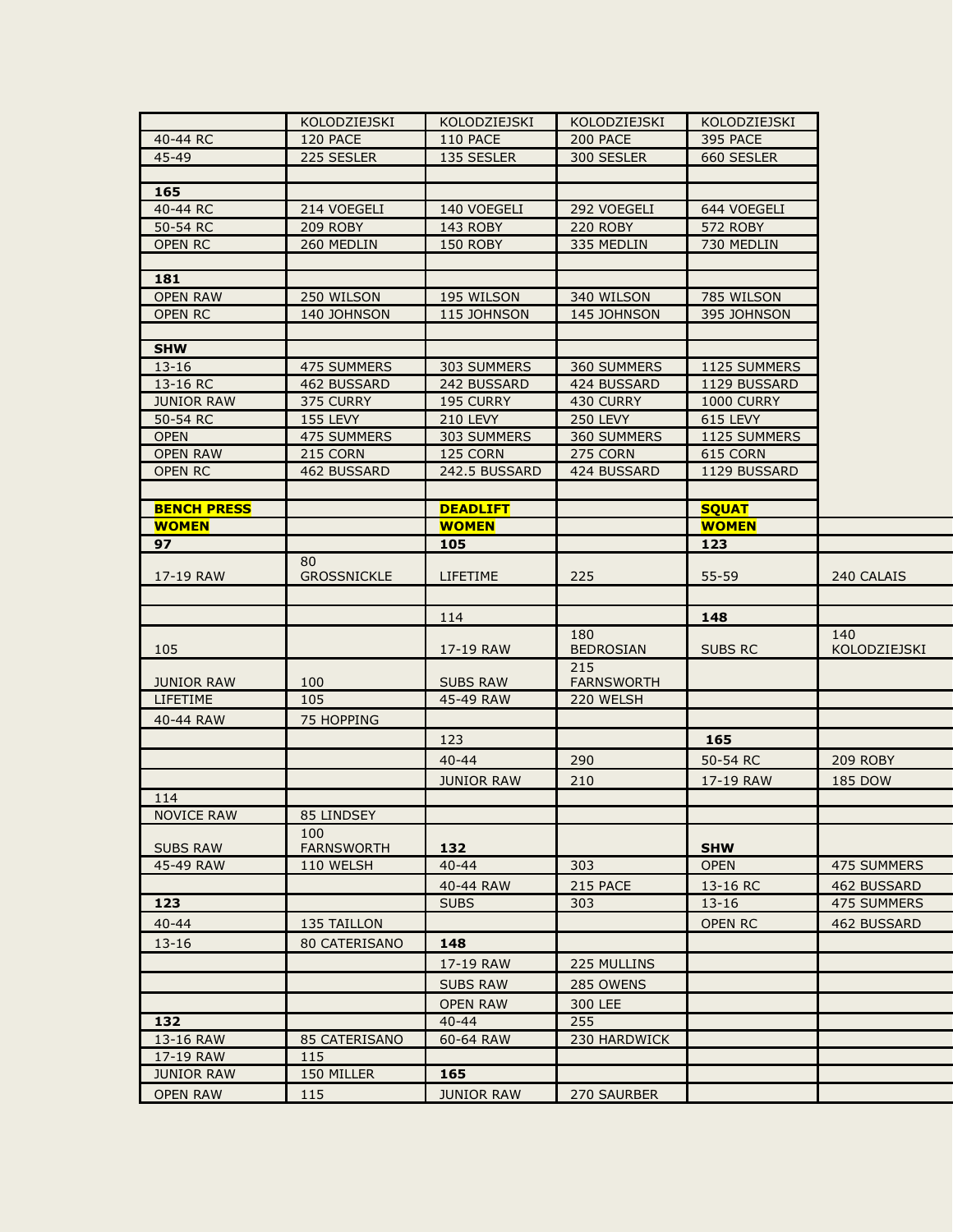| LIFETIME            | 187 CHAMBERS        | <b>OPEN RAW</b>   | 270 SAURBER     |                  |                    |
|---------------------|---------------------|-------------------|-----------------|------------------|--------------------|
| 40-44 RAW           | 105 OXNER           | 50-54 RAW         | <b>220 ROBY</b> | <b>POWERCURL</b> |                    |
| $40 - 44$           | 148 TAILLON         | 55-59 RAW         | 275 LEVY        |                  |                    |
| 40-44 RAW           | 115 PACE            |                   |                 | 105              |                    |
| 45-49 RAW           | 110 SMITH           | 181               |                 | $40 - 49$        | 65 KEEL            |
|                     |                     |                   |                 |                  | 60                 |
|                     |                     | <b>JUNIOR RAW</b> | 215 HURTADO     | <b>OPEN</b>      | <b>GROSSNICKLE</b> |
|                     |                     | <b>OPEN RAW</b>   | 220 JOHNSON     |                  |                    |
|                     |                     | 60-64 RAW         | 225 LEVY        |                  |                    |
|                     |                     | <b>NOVICE RAW</b> | 235 LANIER      |                  |                    |
| 148                 |                     |                   |                 | 132              |                    |
| 17-19 RAW           | 150 MILLER          | <b>SHW</b>        |                 | $13 - 16$        | 45 CATERISANO      |
| <b>JUNIOR RAW</b>   | 170 MILLER          | $13 - 16$         | 360 SUMMERS     |                  |                    |
| <b>SUBS</b>         | <b>187 CHAMBERS</b> | 13-16 RAW         | 424 BUSSARD     |                  |                    |
| <b>SUBS RAW</b>     | 115 OWENS           | <b>JUNIOR RAW</b> | 450 CURRY       |                  |                    |
| 40-44 RAW           | 135 BENEDICT        | <b>OPEN RAW</b>   | 424 BUSSARD     | 165              |                    |
| 45-49 RAW           | 110 SMITH           | <b>OPEN</b>       | 360 SUMMERS     | <b>OPEN</b>      | 76 MILLER          |
| 60-64 RAW           | 135 HARDWICK        | 50-54 RAW         | 325 LEVY        | $50 - 59$        | 60 SHIRK           |
|                     |                     |                   |                 |                  |                    |
| 165                 |                     |                   |                 |                  |                    |
| $17 - 19$           | 105 DOW             |                   |                 |                  |                    |
|                     |                     |                   |                 | <b>BENCH FOR</b> |                    |
| 40-44 RAW           | 143 BENEDICT        |                   |                 | <b>REPS</b>      |                    |
| $40 - 44$           | 140 MCDANIEL        |                   |                 | 114              |                    |
|                     |                     |                   |                 |                  | $35 -$             |
| 45-49 RAW           | 170 BENEDICT        |                   |                 | <b>SUBS</b>      | <b>FARNSWORTH</b>  |
| 50-54 RAW           | 155 BENEDICT        |                   |                 |                  |                    |
| 55-59 RAW           | <b>185 LEVY</b>     |                   |                 | 123              |                    |
| <b>JUNIOR RAW</b>   | 170 SAURBER         |                   |                 | $13 - 16$        | 16-CATERISANO      |
|                     | 100                 |                   |                 |                  |                    |
| <b>OPEN RAW</b>     | <b>MCCOLLISTER</b>  |                   |                 |                  |                    |
| POL/FIRE/MILT       |                     |                   |                 |                  |                    |
| <b>RAW</b>          | 110 BURNS           |                   |                 |                  |                    |
|                     |                     |                   |                 |                  |                    |
| 181                 |                     |                   |                 | 132              |                    |
| <b>JUNIOR RAW</b>   | 115 HURTADO         |                   |                 | <b>OPEN</b>      | 28-DAVIS           |
| <b>OPEN RAW</b>     | 145 JOHNSON         |                   |                 | $40 - 44$        | 35- PACE           |
| 60-64 RAW           | 190 LEVY            |                   |                 |                  |                    |
| <b>NOVICE RAW</b>   | 120 LANIER          |                   |                 |                  |                    |
|                     |                     |                   |                 | 148              |                    |
| <b>SHW</b>          |                     |                   |                 |                  |                    |
| $13 - 16$           | 303 SUMMERS         |                   |                 | $40 - 44$        | 26- PACE           |
| 13-16 RAW           | 242 BUSSARD         |                   |                 |                  |                    |
| <b>JUNIOR RAW</b>   | 210 CURRY           |                   |                 |                  |                    |
| $50 - 54$           | <b>220 LEVY</b>     |                   |                 | <b>SHW</b>       |                    |
| <b>OPEN</b>         | 303 SUMMERS         |                   |                 | $50 - 54$        | 27-LEVY            |
| <b>OPEN RAW</b>     | 242 BUSSARD         |                   |                 |                  |                    |
|                     |                     |                   |                 |                  |                    |
|                     |                     |                   |                 |                  |                    |
|                     |                     |                   |                 |                  |                    |
|                     |                     |                   |                 |                  |                    |
| <b>FULL</b>         |                     |                   |                 |                  |                    |
| <b>POWERLIFTING</b> | <b>SQUAT</b>        | <b>BENCH</b>      | <b>DEADLIFT</b> | <b>TOTAL</b>     |                    |
| <b>MEN</b>          |                     |                   |                 |                  |                    |
| 114                 |                     |                   |                 |                  |                    |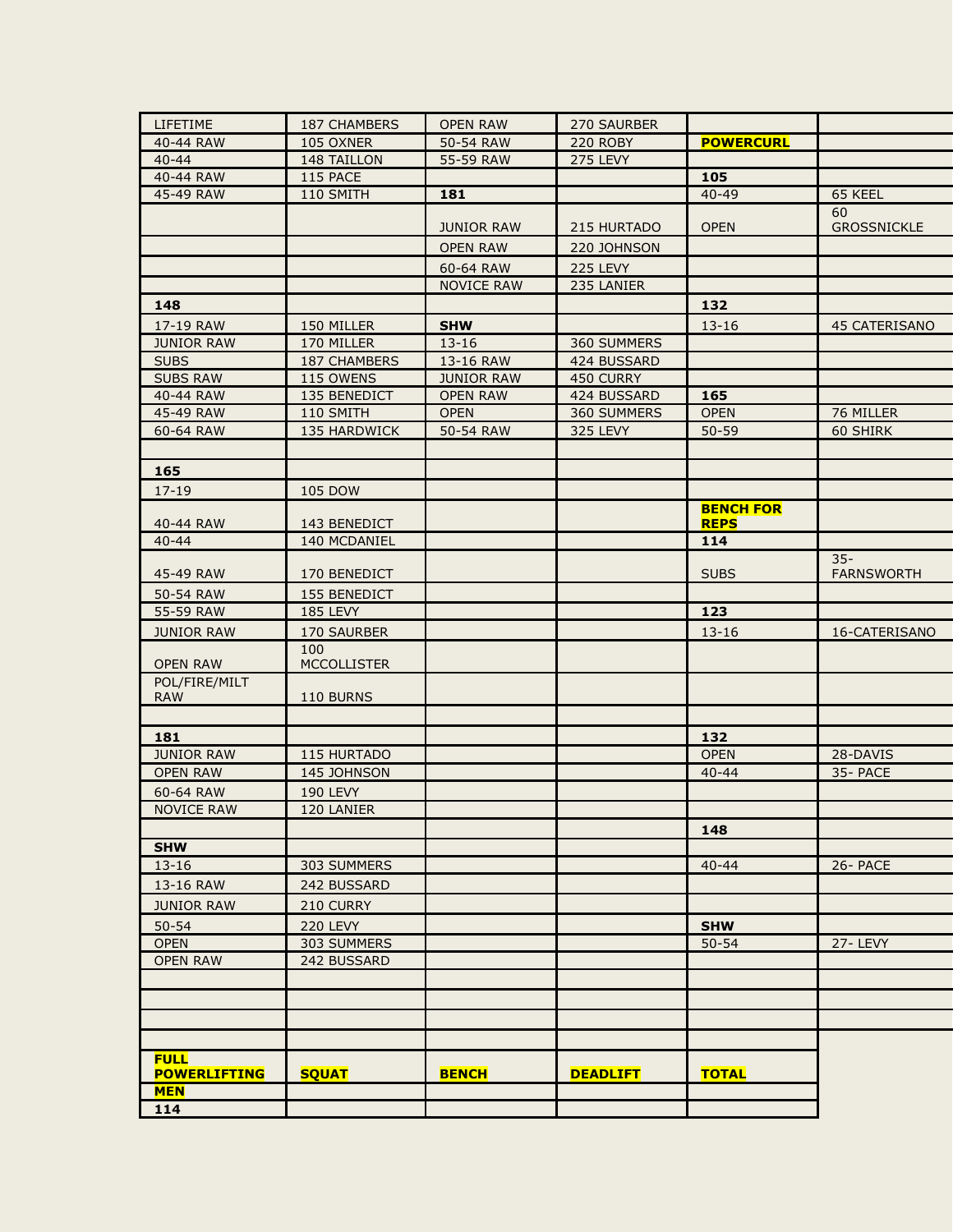| 11-12 RC             | 85              | 65<br>155       |                           |                         |
|----------------------|-----------------|-----------------|---------------------------|-------------------------|
| 13-16 RAW            | 135 MCRAVIN     | 100 MCRAVIN     | 225 MCRAVIN               | 460 MCRAVIN             |
|                      |                 |                 |                           |                         |
| 123                  |                 |                 |                           |                         |
| <b>JUNIOR RC</b>     | 270             | 225             | 290                       | 785                     |
| 11-12 RC             | 150             | 75              | 200                       | 435                     |
|                      |                 |                 |                           |                         |
| 132                  |                 |                 |                           |                         |
| <b>JUNIOR RC</b>     | 330 MILLER      | 230 MILLER      | 385 MILLER                | 945 MILLER              |
|                      |                 |                 |                           |                         |
| 148                  |                 |                 |                           |                         |
| 13-16 RC             | 260 RIDDLE      | 175 RIDDLE      | 275 RIDDLE                | 710 RIDDLE              |
|                      |                 |                 | 385                       | 825                     |
| 17-19 RC             | 255 JACKSON     | 195 JACKSON     | <b>MCCORMICK</b>          | <b>MCCORMICK</b>        |
| <b>JUNIOR</b>        | 350             | 250             | 480                       | 1080                    |
| <b>JUNIOR RC</b>     | 340             | 205             | 435                       | 1080                    |
| <b>OPEN RC</b>       | 286 DESAI       | 203 DESAI       | 363 DESAI                 | 854 DESAI               |
|                      |                 |                 |                           |                         |
| 165                  |                 |                 |                           |                         |
| $11 - 12$            | 300 WADE        | 175 WADE        | <b>300 WADE</b>           | <b>775 WADE</b>         |
| $17 - 19$            | 300 MCATEER     | 205 MCATEER     | 300 MCATEER               | 805 MCATEER             |
| <b>SUBS</b>          | 515 YEARGIN     | 292 YEARGIN     | 565 YEARGIN               | 1360 YEARGIN            |
| $40 - 44$            | 525 YEARGIN     | 315 YEARGIN     | 570 YEARGIN               | 1405 YEARGIN            |
| <b>COLLEGIATE RC</b> | <b>305 PAGE</b> | 165 PAGE        | 405 PAGE                  | 865 PAGE                |
| <b>NOVICE</b>        | 286.5           | 214             | 385                       | 887                     |
| <b>OPEN RAW</b>      | 390 MARINO      | 205 MARINO      | 350 MARINO                | 945 MARINO              |
| <b>OPEN</b>          | 525 YEARGIN     | 315 YEARGIN     | 570 YEARGIN               | 1405 YEARGIN            |
|                      |                 |                 |                           |                         |
| 181                  |                 |                 |                           |                         |
|                      |                 |                 |                           |                         |
| 11-12 RC             | 135             | 115             | 205                       | 455                     |
| 17-19 SP             | 365 DAVIS       | 300 DAVIS       | 430 DAVIS                 | 1095 DAVIS              |
| 17-19 RAW            | 385 SLAVENS     | 245 SLAVENS     | 425 SLAVENS               | 1055 SLAVENS            |
| <b>JUNIOR SP</b>     | 425 FORD        | 235 FORD        | 445 FORD                  | <b>1105 FORD</b>        |
| $40 - 44$            | 550 YEARGIN     | 325 YEARGIN     | 580 YEARGIN               | 1450 YEARGIN            |
| 40-44 SP             | 450 RIDDLE      | 295 RIDDLE      | 440 RIDDLE                | 1185 RIDDLE             |
| 45-49                | 285             | 209             | 385                       | 870                     |
| 50-54 SP             | 490 ACHILLE     | 315 ACHILLE     | 535 ACHILLE               | 1340 ACHILLE            |
| 65-69                | 300             | 150             | 350                       | 800                     |
| <b>COLLEGIATE RC</b> | 335 STEWART     | 275 STEWART     | 425 STEWART               | 1035 STEWART            |
| <b>JUNIOR RAW</b>    | 425 PILZ        | 290 GREEN       | 530 PILZ                  | 1240 PILZ               |
| LIFETIME             | 525 DAVIS       | 370 DAVIS       | 630 DAVIS                 | 1505 DAVIS              |
| <b>NOVICE</b>        | 285             | 209             | 385                       | 870                     |
| <b>OPEN</b>          | 550 YEARGIN     | 325 YEARGIN     | 580 YEARGIN               | 1450 YEARGIN            |
| <b>OPEN RAW</b>      | <b>500 HILL</b> | <b>285 HILL</b> | 600 HILL                  | 1355 HILL               |
| <b>OPEN RC</b>       | 525 MCFADDEN    | 385 ELROD       | 550 MCFADDEN              | 1370<br><b>MCFADDEN</b> |
| <b>SUBS RC</b>       | 400 KAUFFMAN    | 315 KAUFFMAN    | 485 KAUFFMAN              | 1170<br><b>KAUFFMAN</b> |
|                      |                 |                 |                           |                         |
| 198                  |                 |                 |                           |                         |
| 11-12 RC             | 135             | 110             | 305                       | 550                     |
| 17-19 RAW            | 365 CROUSE      | 245 CROUSE      | 385 CROUSE                | 895 CROUSE              |
| <b>JUNIOR RAW</b>    | 430 LONGAN      | 285 LONGAN      | 530 LONGAN                | 1245 LONGAN             |
| <b>JUNIOR RC</b>     | 500 LONGAN      | 320 LONGAN      | 570 LONGAN                | 1370 LONGAN             |
| $40 - 44$            | 600 YEARGIN     | 360 YEARGIN     | 615 YEARGIN               | 1575 YEARGIN            |
| 45-49 SP             | 620 YEARGIN     | 407 YEARGIN     | 639 YEARGIN               | 1653 YEARGIN            |
| 45-49 SP             | 460 GREENE      | 290 GREENE      | 500 GREENE<br>584 YEARGIN | 1250 GREENE             |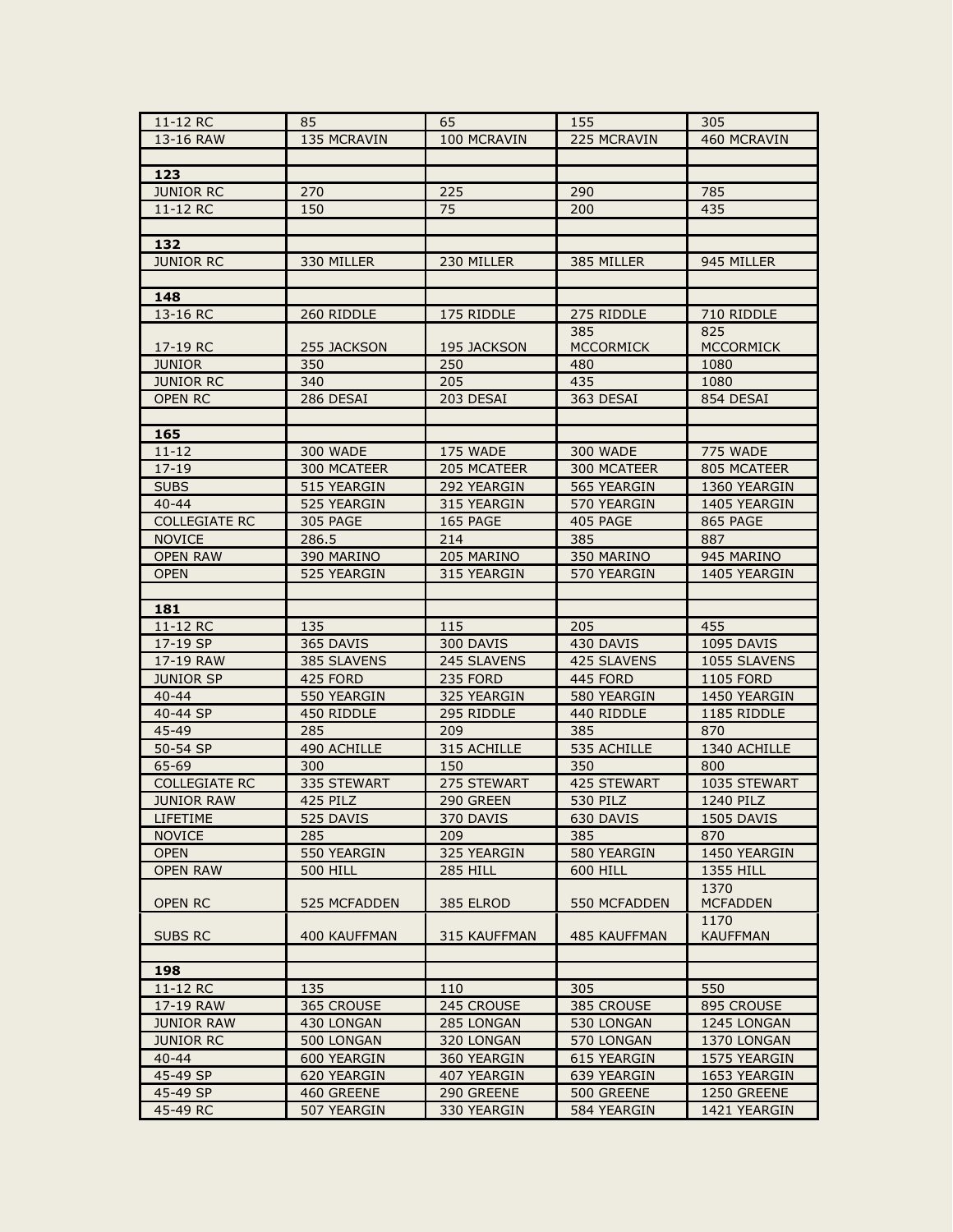| 55-59                  | 314                  | 176<br>365                 |                  | 843                     |
|------------------------|----------------------|----------------------------|------------------|-------------------------|
| 55-59 RC               | 485 YEARGIN          | 355 YEARGIN<br>650 YEARGIN |                  | 1490 YEARGIN            |
| LIFETIME               | 540 DAVIS            | 375 DAVIS                  | 625 DAVIS        | 1540 DAVIS              |
| LIFETIME RC            | 330 JOHNSON          | 320 JOHNSON                | 400 JOHNSON      | 1050 JOHNSON            |
| <b>NOVICE</b>          | 285                  | 165                        | 365              | 815                     |
| <b>OPEN</b>            | 575 YEARGIN          | 350 YEARGIN                | 600 YEARGIN      | 1525 YEARGIN            |
| <b>OPEN SP</b>         | 606 YEARGIN          | 407 YEARGIN                | 639 YEARGIN      | 1653 YEARGIN            |
| <b>OPEN RC</b>         | 475                  | 285                        | 530              | 1290                    |
| <b>SUBS</b>            | 540 DAVIS            | 375 DAVIS                  | 625 DAVIS        | 1540 DAVIS              |
| <b>SUBS RC</b>         | 450 MANNINO          | 275 MANNINO                | 475 MANNINO      | 1200 MANNINO            |
|                        |                      |                            |                  |                         |
| 220                    |                      |                            |                  |                         |
|                        |                      |                            |                  | 1245                    |
| 13-16 RAW              | 430 STRIBLING        | 315 STRIBLING              | 500 STRIBLING    | <b>STRIBLING</b>        |
| 13-16 RC               | 315 HART             | 225 HART                   | 405 HART         | 945 HART                |
| 17-19 RC               | <b>500 JONES</b>     | 305 CHANDLER               | <b>600 JONES</b> | 1390 JONES              |
|                        |                      |                            |                  | 1245                    |
| 17-19 RAW              | 430 STRIBLING        | 300 STRIBLING              | 515 STRIBLING    | <b>STRIBLING</b>        |
| 45-49                  | 462 DAVIS            | 303 DAVIS                  | 535 DAVIS        | 1300 DAVIS              |
| 45-49 RC               | 425 WEST             | 280 WEST                   | 425 WEST         | <b>1130 WEST</b>        |
| 45-49 SP               | 440 GREENE           | 315 GREENE                 | 500 GREENE       | 1255 GREENE             |
| $50 - 54$              | 425 DAVIS            | 305 DAVIS                  | 525 DAVIS        | 1255 DAVIS              |
| 50-54 SP               | 400 GREENE           | 325 GREENE                 | 500 GREENE       | 1215 GREENE             |
| 50-54 RC               | 565 VARGO            | 365 VARGO                  | 600 YEARGIN      | <b>1530 VARGO</b>       |
| 55-59 RC               | 380 GRAYDON          | 275 GRAYDON                | 445 GRAYDON      | 1100 GRAYDON            |
| 65-69 SP               | 315 DAVIS            | 260 DAVIS                  | 405 DAVIS        | 980 DAVIS               |
| 65-69                  | 350 BRANHAM          | 280 BRANHAM                | 460 BRANHAM      | 1075 BRANHAM            |
| <b>COLLEGIATE RC</b>   | 285 BROWN            | 265 BROWN                  | 400 BROWN        | 950 BROWN               |
| <b>JUNIOR RC</b>       | 450 SLACK            | 225 SLACK                  | 455 SLACK        | 1130 SLACK              |
| LIFETIME               | 418 GRAYDON          | 292 GRAYDON                | 474 GRAYDON      | 1184 GRAYDON            |
| <b>OPEN</b>            | 573 MCSWAIN          | 420 DAVIS                  | 625 DAVIS        | 1595 DAVIS              |
| <b>OPEN RC</b>         | 450 LEWIS            | 345 TONEY                  | 600 LEWIS        | 1380 LEWIS              |
|                        | 310                  | 240                        | 340              | 880                     |
| <b>OPEN RAW</b>        | WASHINGTON           | WASHINGTON                 | WASHINGTON       | WASHINGTON              |
|                        | 275                  | 240                        | 285              | 800                     |
| <b>SPECIAL OLMPIAN</b> | WASHINGTON           | WASHINGTON                 | WASHINGTON       | WASHINGTON              |
| <b>SUBS</b>            | 605 WADE             | 465 WADE                   | <b>565 WADE</b>  | 1635 WADE               |
|                        |                      |                            |                  |                         |
| 242                    |                      |                            |                  |                         |
| $17 - 19$              | 525                  | 355                        | 525              | 1405                    |
|                        |                      |                            |                  | 1355                    |
| 17-19 RAW              | <b>485 STRINLING</b> | 320 STRIBLING              | 550 STRIBLING    | <b>STRIBLING</b>        |
| $40 - 44$              | 525                  | 395                        | 490              | 1390                    |
| 45-49                  | 485 DAVIS            | 358 DAVIS                  | 590 DAVIS        | 1425 DAVIS              |
| 45-49 RC               | 425 WEST             | <b>280 WEST</b>            | 425 WEST         | 1130 WEST               |
| $50 - 54$              | 550 RAINES           | 390 RAINES                 | 617 RAINES       | 1550 RAINES             |
| 50-54 SP               | 315 GRAYDON          | 250 GRAYDON                | 440 GRAYDON      | 1005 GRAYDON            |
| 50-54 RC               | 369                  | 308                        | 468              | 1094                    |
| 55-59                  | 540 RAINES           | 375 RAINES                 | 610 RAINES       | 1520 RAINES             |
| 65-69 RC               | <b>300 BELL</b>      | <b>255 BELL</b>            | 375 BELL         | 930 BELL                |
| <b>COLLEGIATE RC</b>   | 495 ENLOW            | 330 ENLOW                  | 475 ENLOW        | <b>1300 ENLOW</b>       |
| <b>JUNIOR RC</b>       | <b>525 JONES</b>     | 320 JONES                  | <b>550 JONES</b> | 1395 JONES              |
| <b>JUNIOR RAW</b>      | <b>425 TRAYNHAM</b>  | 285 BRANNING               | 470 BRANNING     | 1130<br><b>TRANYHAM</b> |
| LIFETIME               | 507                  | 325                        | 584              | 1416                    |
| <b>OPEN</b>            | 650 MCSWAIN          | 430 MCSWAIN                | 677 MCSWAIN      | 1752 MCSWAIN            |
| <b>OPEN SP</b>         | 450 MCRAVIN          | 465 MCRAVIN                | 495 MCRAVIN      | 1410 MCRAVIN            |
| <b>OPEN RAW</b>        | 415 TONEY            | 340 TONEY                  | 475 TONEY        | 1230 TONEY              |
|                        |                      |                            |                  |                         |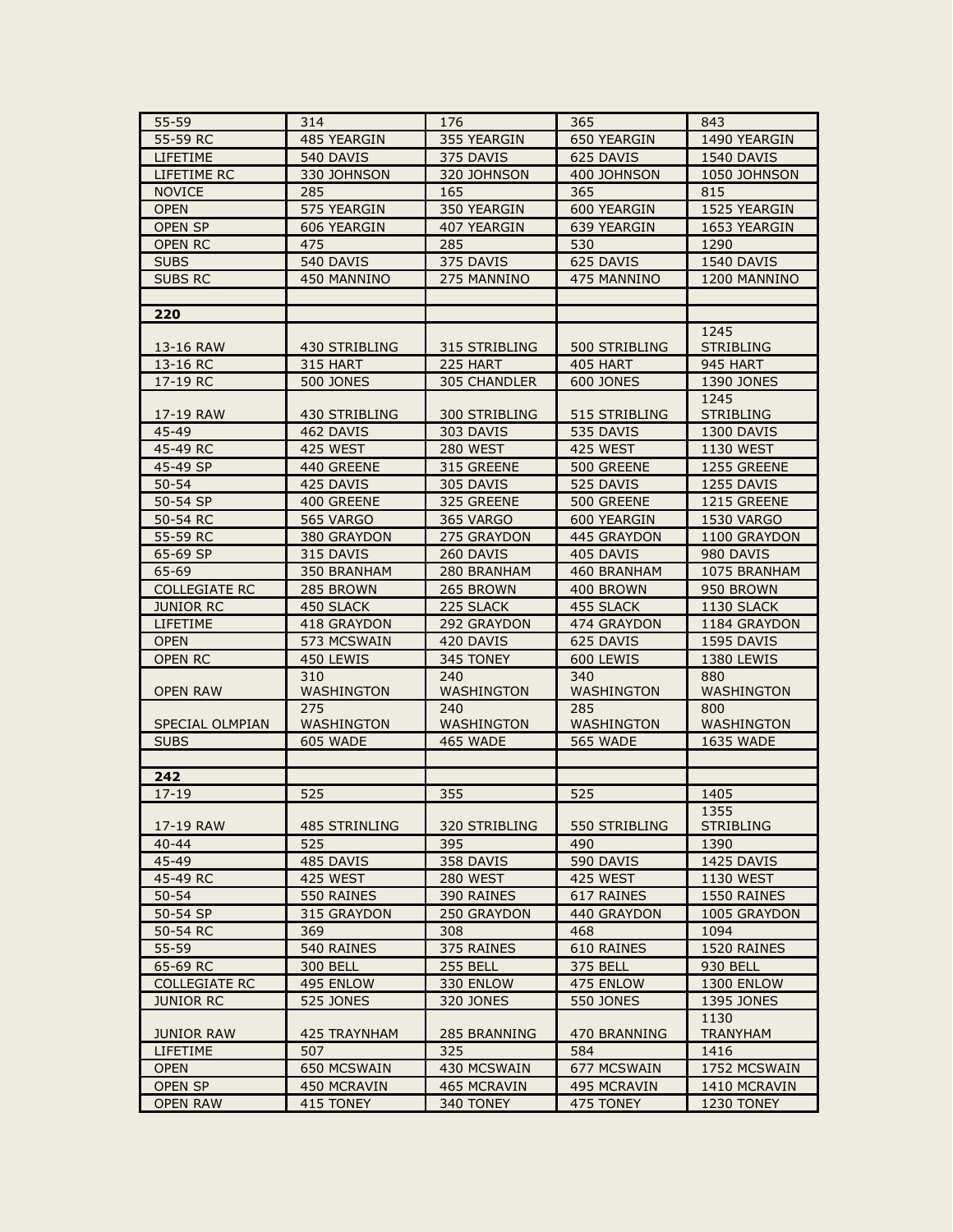| <b>OPEN RC</b>   | <b>560 DURHAM</b>        | 410 LAKE                 | 620 LEWIS                | 1530 DURHAM               |
|------------------|--------------------------|--------------------------|--------------------------|---------------------------|
| <b>POLICE</b>    | <b>635 WARREN</b>        | 400 WARREN               | 585 WARREN               | 1620 WARREN               |
|                  |                          |                          |                          |                           |
| 275              |                          |                          |                          |                           |
| 17-19 RC         | 540 SLUSSER              | 305 PHILLIPS             | 550 PHILLIPS             | 1355 PHILLIPS             |
| $40 - 44$        | 560 LEWIS                | 430 LEWIS                | 665 LEWIS                | <b>1665 LEWIS</b>         |
|                  |                          |                          |                          | 1875                      |
| 45-49 RC         | <b>725 MCFADDEN</b>      | <b>475 MCFADDEN</b>      | 700 MCFADDEN             | <b>MCFADDEN</b>           |
| <b>JUNIOR</b>    | 600                      | 340                      | 600                      | 1540                      |
| <b>JUNIOR RC</b> | 611 FOMBROUGH            | 380<br><b>FOMBROUGH</b>  | 551<br><b>FOMBROUGH</b>  | 1499<br><b>FOMBROUGH</b>  |
| <b>OPEN</b>      | 700                      | 402                      | 635                      | 1720                      |
| <b>OPEN RC</b>   | 540 DURHAM               | 400 DURHAM               | 580 DURHAM               | 1520 DURHAM               |
| <b>SUBS</b>      | 525 LEWIS                | 440 LEWIS                | 560 LEWIS                | 1525 LEWIS                |
| <b>SUBS RAW</b>  | 315 DAVIS                | 410 DAVIS                | 405 DAVIS                | 1130 DAVIS                |
| <b>SUBS SP</b>   | <b>545 DURHAM</b>        | 440 DURHAM               | 510 DURHAM               | <b>1495 DURHAM</b>        |
| <b>SUBS RC</b>   | <b>525 DURHAM</b>        | <b>390 DURHAM</b>        | 570 DURHAM               | 1485 DURHAM               |
|                  |                          |                          |                          |                           |
| 300              |                          |                          |                          |                           |
| <b>OPEN RC</b>   | 500<br><b>SMOTHERMAN</b> | 295<br><b>SMOTHERMAN</b> | 500<br><b>SMOTHERMAN</b> | 1295<br><b>SMOTHERMAN</b> |
|                  |                          |                          |                          |                           |
| <b>SHW</b>       |                          |                          |                          |                           |
| $13 - 16$        | 705 YATES                | 424 YATES                | 606 YATES                | 1735 YATES                |
| 13-16 RC         | 550 YATES                | 335 YATES                | 550 YATES                | <b>1435 YATES</b>         |
| <b>JUNIOR RC</b> | 575 PHILLIPS             | 350 PHILLIPS             | 600 PHILLIPS             | 1525 PHILLIPS             |
| <b>OPEN</b>      | 830 JACOBI               | 430 JACOBI               | 610 JACOBI               | 1835 JACOBI               |
| <b>OPEN SP</b>   | 705 YATES                | 424 YATES                | 606 YATES                | 1735 YATES                |
| <b>OPEN RAW</b>  | <b>485 PHILLIPS</b>      | 340 PHILLIPS             | 520 PHILLIPS             | 1345 PHILLIPS             |

## SPECIALIST RECORDS

| <b>MEN</b>                  |              |                                |                         |                             |                  |
|-----------------------------|--------------|--------------------------------|-------------------------|-----------------------------|------------------|
| <b>BENCH</b><br><b>ONLY</b> |              | <b>DEADLIFT</b><br><b>ONLY</b> |                         | <b>SQUAT</b><br><b>ONLY</b> |                  |
|                             |              |                                |                         |                             |                  |
| <b>MEN</b>                  |              | <b>MEN</b>                     |                         | <b>MEN</b>                  |                  |
| 114                         |              | 114                            |                         | <b>165</b>                  |                  |
| 13-16 RAW                   | 90 JOHNSON   | 13-16 RAW                      | 205 JOHNSON             | <b>OPEN</b>                 | 520 YEARGIN      |
|                             |              |                                |                         | <b>JUNIOR</b>               | 300 TYLER        |
| 123                         |              | 132                            |                         |                             |                  |
|                             |              |                                |                         | <b>181</b>                  |                  |
|                             |              |                                |                         | <b>OPEN RAW</b>             | 285 STEPHENS     |
|                             |              |                                |                         |                             |                  |
| <b>JUNIOR RAW</b>           | 210 CAMPBELL | <b>JUNIOR</b><br><b>RAW</b>    | 375 SIMMONS             | <b>198</b>                  |                  |
|                             |              |                                |                         | <b>JUNIOR</b>               | 410              |
|                             |              |                                |                         | <b>SUBS RC</b>              | 450 MANNINO      |
| <b>132</b>                  |              | 148                            |                         |                             |                  |
| <b>JUNIOR</b>               | 275          | 17-19 RAW                      | 365<br><b>MCCORMICK</b> | 220                         |                  |
| <b>JUNIOR RAW</b>           | 230 MILLER   | 45-49                          | 365 RIVERA              | 17-19 RAW                   | 430 STRIBLING    |
|                             |              | <b>JUNIOR</b><br><b>RAW</b>    | 400                     | 17-19 RC                    | <b>500 JONES</b> |
|                             |              | <b>NOVICE</b><br><b>RAW</b>    | 355 DESAN               | <b>JUNIOR RC</b>            | <b>505 UHAA</b>  |
|                             |              |                                |                         | <b>SUBS</b>                 | 500              |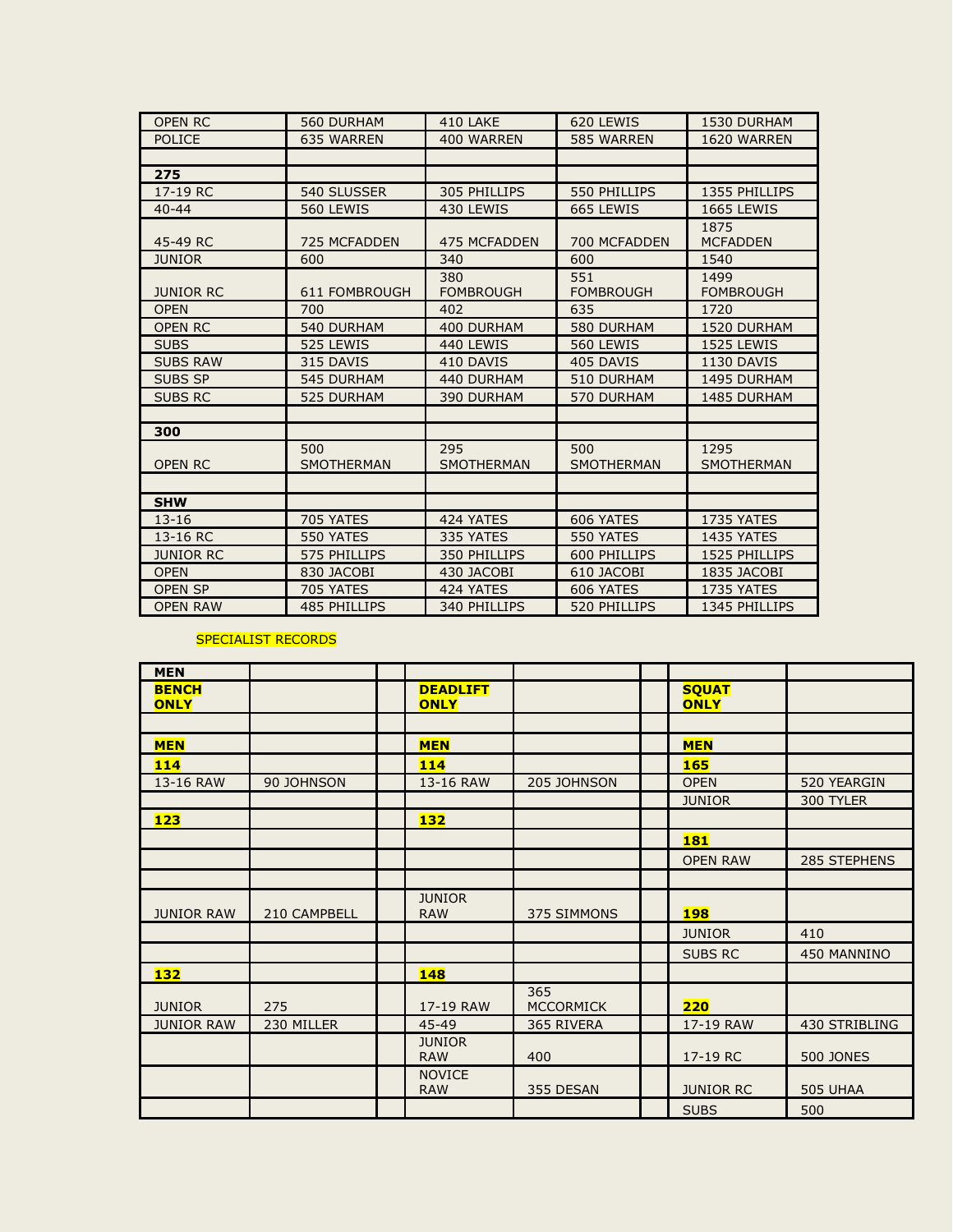| 148                             |                   |                                 |                           | $45 - 49$                      | 463 DAVIS                |
|---------------------------------|-------------------|---------------------------------|---------------------------|--------------------------------|--------------------------|
|                                 | 185               |                                 |                           |                                |                          |
| 17-19 RAW                       | <b>MCCORMICK</b>  |                                 |                           | 65-69                          | 455 BRANHAM              |
| <b>SUBS RAW</b>                 | 330               |                                 |                           | <b>COLLEGIATE</b><br><b>RC</b> | 455 UHAA                 |
| $40 - 44$                       | 225 RIVERA        |                                 |                           | <b>OPEN</b>                    | 180 MONROE               |
| 40-44 RAW                       | <b>295 FORD</b>   | <b>165</b>                      |                           |                                |                          |
| <b>JUNIOR RAW</b>               | 330 GREER         | 13-16 RAW                       | 250 KENDRICK              |                                |                          |
| <b>LIFETIME</b><br><b>RAW</b>   | 210 DESAI         | 17-19 RAW                       | 405 MARINO                |                                |                          |
| <b>NOVICE</b><br><b>RAW</b>     | 220               | 50-54 RAW                       | 370                       | 242                            |                          |
| <b>OPEN</b>                     | 242               | 65-69                           | 370 BLONDIN               | <b>POLICE</b>                  | 622 WARREN               |
| <b>OPEN RAW</b>                 | 330 GREER         | <b>JUNIOR</b>                   | 440                       | $50 - 54$                      | 475 DAVIS                |
|                                 |                   | LIFETIME                        | 570 YEARGIN               |                                |                          |
|                                 |                   | <b>NOVICE</b><br><b>RAW</b>     | 365 DESANTIS              | 275                            |                          |
| <b>165</b>                      |                   | <b>OPEN</b>                     | 440                       | 17-19 RC                       | 500 PHILLIPS             |
|                                 |                   |                                 |                           |                                | 617                      |
| 13-16 RAW                       | 155 KENDRICK      |                                 |                           | <b>JUNIOR RC</b>               | <b>FAMBROUGH</b>         |
| $17 - 19$                       | 205 MCATEER       |                                 |                           | 45-49 RAW                      | 650<br><b>MCFADDEN</b>   |
| 17-19 RAW                       | 275               | <b>181</b>                      |                           |                                |                          |
| <b>SUBS RAW</b>                 | 285               | 13-16 RAW                       | 355 HINSON                | 300                            |                          |
| 45-49 RAW                       | 205               | <b>JUNIOR</b><br><b>RAW</b>     | <b>545 PILZ</b>           | OPEN RC                        | 500<br><b>SMOTHERMAN</b> |
| 50-54 RAW                       | 245 WARD          | 40-44 RAW                       | 405 SMYTH                 |                                |                          |
| <b>JUNIOR</b>                   | 424 ELROD         | 45-49 RAW                       | 510<br>MCCARRAGHER        |                                |                          |
| <b>JUNIOR RAW</b>               | 380 ELROD         | 50-54 RAW                       | 510<br><b>MCCARRAGHER</b> | <b>SHW</b>                     |                          |
| LIFETIME<br><b>RAW</b>          | 340 GREER         | LIFETIME                        | 630 DAVIS                 | $13 - 16$                      | <b>705 YATES</b>         |
| <b>NOVICE</b>                   |                   | <b>LIFETIME</b>                 |                           |                                |                          |
| <b>RAW</b>                      | 245 CHESSON       | <b>RAW</b>                      | 435 IMHOF                 | <b>JUNIOR RC</b>               | <b>585 LEE</b>           |
| <b>OPEN RAW</b>                 | 350 ELROD         | <b>NOVICE</b>                   | 540                       |                                |                          |
|                                 |                   | <b>NOVICE</b><br><b>RAW</b>     | 475 STEPHENS              |                                |                          |
|                                 |                   | <b>COLLEGIATE</b><br><b>RAW</b> | 410 O'NEILL               |                                |                          |
| <b>181</b>                      |                   | <b>OPEN</b>                     | 630 DAVIS                 |                                |                          |
| 11-12 RAW                       | 130<br>CATERISANO | <b>OPEN RAW</b>                 | 525 STEPHENS              |                                |                          |
| 13-16 RAW                       | 210 HINSON        |                                 |                           |                                |                          |
| 17-19 SP                        | 315 WOOD          | <b>198</b>                      |                           | <b>POWERCURL</b>               |                          |
| 17-19 RAW                       | 418 PAGAN         | 17-19 RAW                       | 480 CAMPBELL              |                                |                          |
| 40-44 RAW                       | 270 SMYTH         | <b>JUNIOR</b>                   | 450                       | 132                            |                          |
| 45-49 RAW                       | 350 PETERS        | <b>JUNIOR</b><br><b>RAW</b>     | 570 LONGAN                | <b>OPEN</b>                    | 130 CAMPBELL             |
| 50-54 RAW                       | 300 PETERS        |                                 |                           |                                |                          |
| <b>COLLEGIATE</b><br><b>RAW</b> | 275 STEWART       | <b>SUBS</b>                     | 625 DAVIS                 | <b>148</b>                     |                          |
|                                 |                   | $40 - 44$                       | 530                       |                                | 100                      |
| <b>JUNIOR RAW</b>               | 457 PAGAN         |                                 |                           | $17 - 19$                      | <b>MCCORMICK</b>         |
| LIFETIME                        | 374 DAVIS         | 50-54 RAW                       | 455 HAYLER                |                                |                          |
| <b>LIFETIME SP</b>              | 315 WOOD          | 55-59 RAW                       | 650 YEARGIN               |                                |                          |
| <b>LIFETIME</b>                 | 440 PAGAN         | LIFETIME                        | 625 DAVIS                 |                                |                          |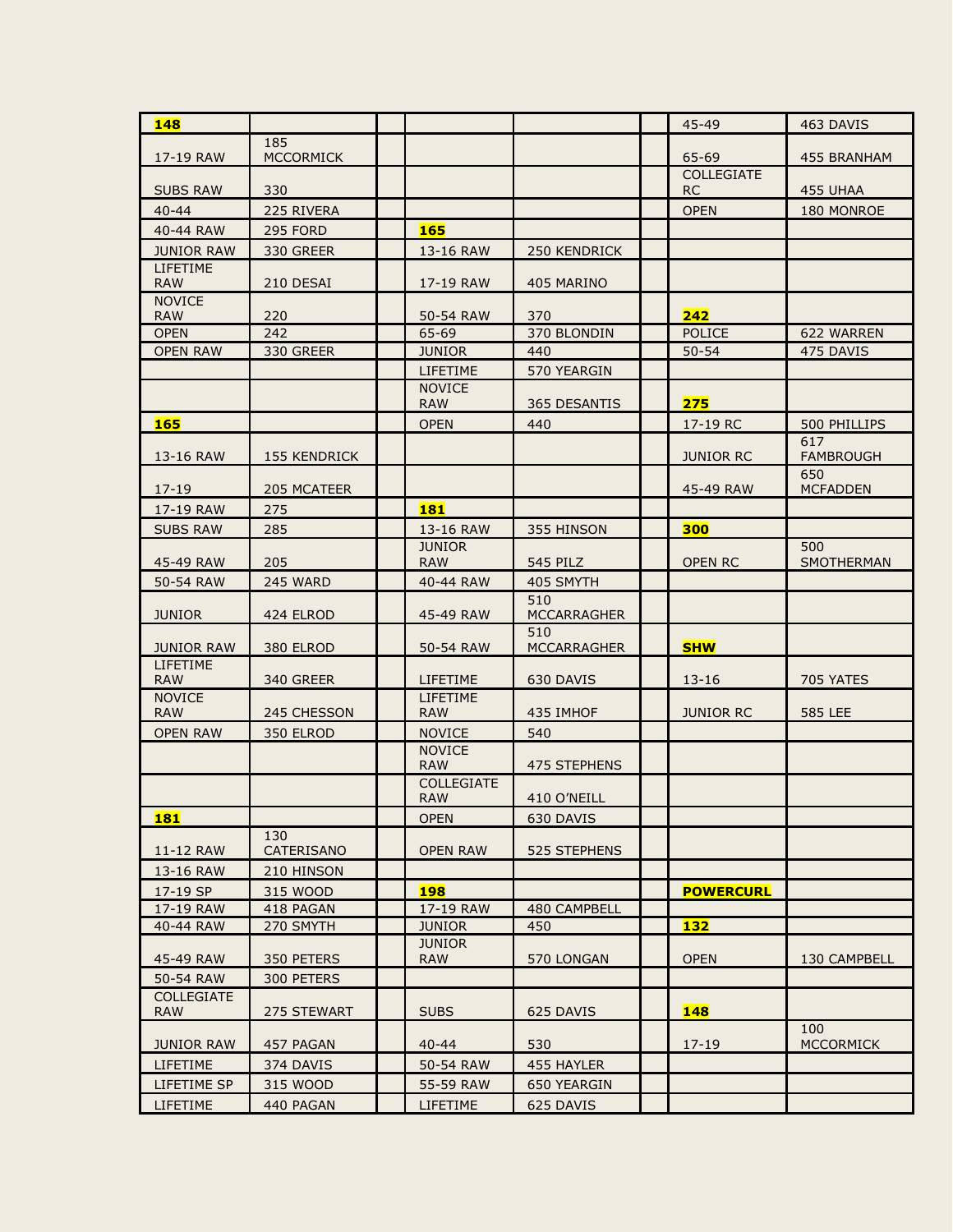| <b>RAW</b>                  |                            |                             |                                |                          |                         |
|-----------------------------|----------------------------|-----------------------------|--------------------------------|--------------------------|-------------------------|
| <b>NOVICE</b>               |                            | <b>LIFETIME</b>             |                                |                          |                         |
| <b>RAW</b>                  | 285 STEPHENS               | <b>RAW</b>                  | 500                            | <b>165</b>               |                         |
| <b>OPEN</b>                 | 380                        | <b>NOVICE</b><br><b>RAW</b> | 465<br><b>HENDERSON</b>        | $17 - 19$                | 120 PICARDI             |
| <b>OPEN RAW</b>             | 457 PAGAN                  | <b>OPEN</b>                 | 400                            |                          |                         |
|                             |                            | <b>COLLEGIATE</b>           |                                |                          |                         |
| <b>SUBS RAW</b>             | 310                        | <b>RAW</b>                  | 425 HARRISON                   | <b>OPEN</b>              | 140 PICARDI             |
|                             |                            |                             |                                |                          |                         |
|                             |                            | 220                         |                                | <b>181</b>               | 60                      |
|                             |                            | 13-16 RAW                   | 500 STRIBLING                  | $11 - 12$                | CATERISANO              |
|                             |                            | 17-19 RAW                   | <b>600 JONES</b>               | $13 - 16$                | 90<br>CATERISANO        |
|                             |                            |                             |                                | 40-49                    | 146 PETERS              |
|                             |                            | <b>JUNIOR</b>               |                                |                          |                         |
|                             |                            | <b>RAW</b>                  | <b>500 UHAA</b>                | <b>OPEN</b>              | 170 STEPHENS            |
|                             |                            | <b>JUNIOR</b>               | 500 TRAYNHAM                   |                          |                         |
|                             |                            | <b>SUBS</b>                 | 500                            |                          |                         |
|                             |                            |                             | 455                            |                          |                         |
| <b>198</b>                  | 175                        | <b>SUBS RAW</b>             | <b>BALLENGER</b>               | <b>198</b>               | 90                      |
| 13-16 RAW                   | CATERISANO, M              | $40 - 44$                   | 425 JOHNSON                    | $13 - 16$                | CATERISANO, M           |
| $17 - 19$                   | 300                        | 45-49                       | 534                            | <b>OPEN</b>              | 155 HARRISON            |
| 17-19 RAW                   | 300                        | 45-49 RAW                   | 460 VISOKAY                    | $40 - 49$                | 160 O'MALLEY            |
| $40 - 44$                   | 320                        | $50 - 54$                   | 500<br>DAVIS/GREENE            | $50 - 59$                | 150 PARKER              |
|                             |                            |                             |                                |                          | 150                     |
| 40-44 RAW                   | 380 STEWART                | 50-54 RAW                   | 505                            | 60-69                    | CATERISANO              |
| 45-49                       | 303                        | 65-69                       | 460 BRANHAM                    | 220                      |                         |
|                             |                            | <b>LIFETIME</b>             |                                |                          |                         |
| 45-49 RAW<br>55-59 RAW      | 315 BERNIER<br>370 YEARGIN | <b>RAW</b><br>LIFETIME      | <b>585 JONES</b><br>460 GREENE | <b>OPEN</b><br>$40 - 49$ | 170 TOMA<br>125 ADDISON |
|                             |                            |                             |                                |                          | 150                     |
| 60-64 RAW                   | 360 HARMAN                 | <b>OPEN</b>                 | 625 DAVIS                      | $50 - 59$                | CATERISANO              |
| 70-74 RAW                   | 95 WADE                    | <b>OPEN RAW</b>             | <b>606 JONES</b>               | 60-69                    | 150<br>CATERISANO       |
| <b>COLLEGIATE</b>           | 325                        |                             |                                |                          |                         |
| <b>RAW</b>                  | <b>MARCHANT</b>            |                             |                                |                          |                         |
| <b>JUNIOR RAW</b>           | 425 PAGAN                  |                             |                                |                          |                         |
| LIFETIME<br><b>LIFETIME</b> | 375 DAVIS                  |                             |                                | 242                      |                         |
| <b>RAW</b>                  | 325                        | 242                         |                                | <b>OPEN</b>              | 245 MONROE              |
| <b>NOVICE</b>               | 235                        |                             |                                |                          |                         |
| <b>RAW</b>                  | <b>HENDERSON</b>           | 17-19 RAW<br><b>JUNIOR</b>  | 530 STRIBLING                  | 40-49                    | 245 MONROE              |
| <b>OPEN</b>                 | 405                        | <b>RAW</b>                  | <b>590 JONES</b>               | $50 - 59$                | 150 PHILLIPS            |
| <b>OPEN RAW</b>             | 425 PAGAN                  | <b>SUBS</b>                 | 677 MCSWAIN                    |                          |                         |
| <b>POLICE</b>               | 350                        | $40 - 44$                   | 485 JOHNSON                    | 275                      |                         |
| POLICE RAW                  | 210                        | 45-49                       | 590 DAVIS                      | $17 - 19$                | 150 PHILLIPS            |
| <b>SUBS</b>                 | 350 O'MALLEY               | $50 - 54$                   | 625 RAINES                     | <b>OPEN</b>              | 165 PHILLIPS            |
| <b>SUBS RAW</b>             | 275 MANNINO                | 50-54 RAW                   | 468<br>CATARISANO              |                          |                         |
|                             |                            | 55-59                       | 615 RAINES                     | 275                      |                         |
|                             |                            | $60 - 64$                   | 415 BRANHAM                    | $40 - 49$                | 205 McFADDEN            |
| 220                         |                            | 65-69 RAW                   | 375 BELL                       |                          |                         |
| $13 - 16$                   | 295 BLAKE                  | <b>NOVICE</b>               | 500 DAVES                      | 300                      |                         |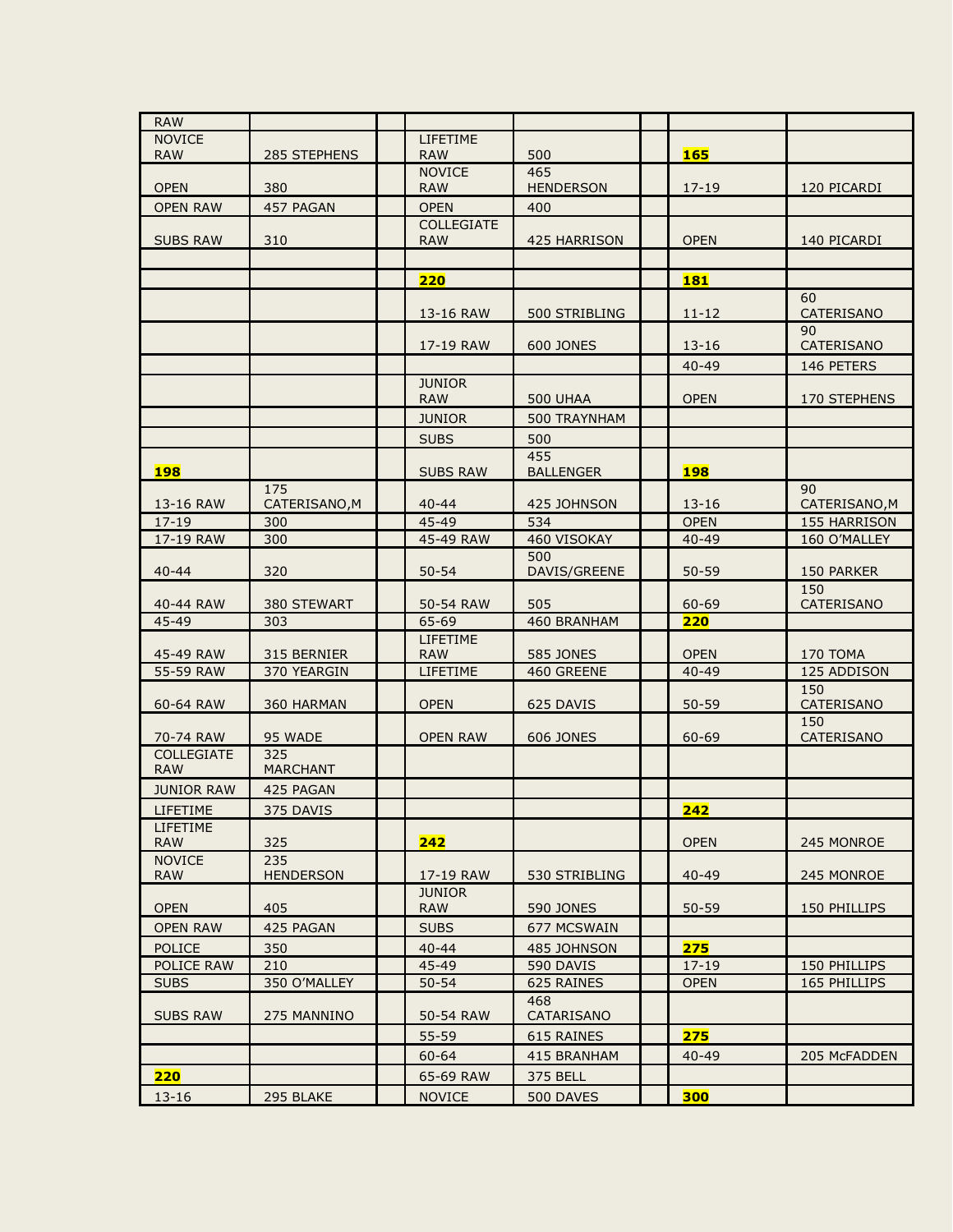|                               |                                | <b>NOVICE</b>               |                         |                          |                           |
|-------------------------------|--------------------------------|-----------------------------|-------------------------|--------------------------|---------------------------|
| 13-16 RAW<br>17-19 RAW        | 315 STRIBLING<br>300 STRIBLING | <b>RAW</b><br><b>OPEN</b>   | 445 TONEY<br>500        | $50 - 59$<br><b>OPEN</b> | 200 KELLY<br>180 PHILLIPA |
|                               |                                |                             |                         | <b>BENCH FOR</b>         |                           |
| <b>JUNIOR SP</b>              | 340 TRAYNHAM                   | <b>OPEN RAW</b>             | 617                     | <b>REPS</b>              |                           |
| <b>JUNIOR RAW</b>             | 325 TOMA                       |                             |                         |                          |                           |
| <b>SUBS</b>                   | <b>465 WADE</b>                |                             |                         | <b>123</b>               |                           |
| <b>SUBS RAW</b>               | 415 POLLARD                    | 275                         |                         | <b>JUNIOR</b>            | 29- SIMMONS               |
| $40 - 44$                     | 425 WADE                       | <b>JUNIOR</b>               | 600                     |                          |                           |
| 40-44 SP                      | 500 ISBELL                     | <b>JUNIOR</b><br><b>RAW</b> | 518<br><b>FOMBROUGH</b> | <b>165</b>               |                           |
| 40-44 RAW                     | <b>340 KERN</b>                | <b>SUBS RAW</b>             | 570 DURHAM              | $17 - 19$                | 18- PROBST                |
|                               |                                | 45-49 RAW                   | 650<br><b>MCFADDEN</b>  |                          |                           |
| 45-49 RAW                     | 330<br><b>CATERISANO</b>       | 50-54 RAW                   | 400 LUCAS               | <b>JUNIOR</b>            | 19-LEROY                  |
| 45-49 SP                      | 355 WADE                       | <b>OPEN RAW</b>             | 455                     | $50 - 54$                | 17-WARD                   |
| 50-54 SP                      | 320 GREENE                     |                             |                         |                          |                           |
|                               | 370                            |                             |                         |                          |                           |
| $50 - 54$                     | CATERISANO<br>336              | 300<br><b>JUNIOR</b>        |                         | <b>181</b>               |                           |
| 50-54 RAW                     | CATERISANO                     | <b>RAW</b>                  | 635 PHILLIPS            | $17 - 19$                | 19- O'NEILL               |
| 55-59 RAW                     | 325<br><b>CATERISANO</b>       | <b>OPEN RAW</b>             | 500<br>SMOTHERMAN       | <b>JUNIOR</b>            | 19-STEWART                |
| 60-64 RAW                     | 315<br><b>CATERISANO</b>       | <b>SHW</b>                  |                         | <b>OPEN</b>              | <b>28- RUSSO</b>          |
| 65-69                         | 275 BRANHAM                    | 13-16 RAW                   | 550 YATES               | 45-49                    | 32-PETERS                 |
| <b>COLLEGIATE</b>             |                                | $13 - 16$                   |                         | $50 - 54$                |                           |
| <b>RAW</b><br><b>LIFETIME</b> | 280 UHAA                       | <b>JUNIOR</b>               | 606 YATES               |                          | 25-PETERS                 |
| <b>RAW</b>                    | 325 ADDISON                    | <b>RAW</b>                  | 605 PHILLIPS            |                          |                           |
| <b>SPECIAL</b><br><b>OLYM</b> | 285<br><b>WASHINGTON</b>       | <b>OPEN RAW</b>             | 455 GRICE               |                          |                           |
| <b>NOVICE</b>                 | 260                            |                             |                         | <b>198</b>               |                           |
| <b>NOVICE</b>                 |                                |                             |                         |                          |                           |
| <b>RAW</b>                    | 320 TONEY                      |                             |                         | $17 - 19$                | 15- SINGH                 |
| <b>OPEN</b>                   | 510 KELLEY                     |                             |                         | <b>JUNIOR</b>            | 26- MARCHANT              |
| <b>OPEN RAW</b>               | 415 POLLARD                    |                             |                         | <b>SUBS</b>              | 18-MANNINO                |
| <b>OPEN SP</b>                | 350 WADE                       |                             |                         |                          |                           |
| <b>LIFETIME</b><br>(SP)       | 290 GREENE                     |                             |                         |                          |                           |
| POLICE/FIRE                   | 510 KELLEY                     |                             |                         | $40 - 44$                | 29-MCGREGOR               |
|                               |                                |                             |                         | $60 - 64$                | $21 -$<br>CATERISANO      |
| 242                           |                                |                             |                         |                          |                           |
| 13-16 RAW                     | 295                            |                             |                         | 220                      |                           |
| 17-19 RAW                     | 330 STRIBLING                  |                             |                         | $13 - 16$                | 17-STRIBLING              |
| <b>JUNIOR RAW</b>             | <b>385 BRAY</b>                |                             |                         | $17 - 19$                | 22-UHAA                   |
| 40-44 SP                      | 385 JOHNSON                    |                             |                         | <b>JUNIOR</b>            | 23- CARTER                |
| 40-44 RAW                     | 420 MONROE                     |                             |                         | <b>SUBS</b>              | 19- POLLARD               |
| 45-49                         | 358 DAVIS                      |                             |                         | $40 - 44$                | 33-JONES                  |
| 45-49 SP                      | 295 GRAYDON                    |                             |                         | 55-59                    | $20 -$<br>CATERISANO      |
| 45-49 RAW                     | 505 MILHOUSE                   |                             |                         |                          |                           |
|                               |                                |                             |                         |                          | $18-$                     |
| $50 - 54$                     | 350                            |                             |                         | 60-64                    | CATERISANO                |
| 55-59                         | 360                            |                             |                         | <b>OPEN</b>              | 11-YANKOW                 |